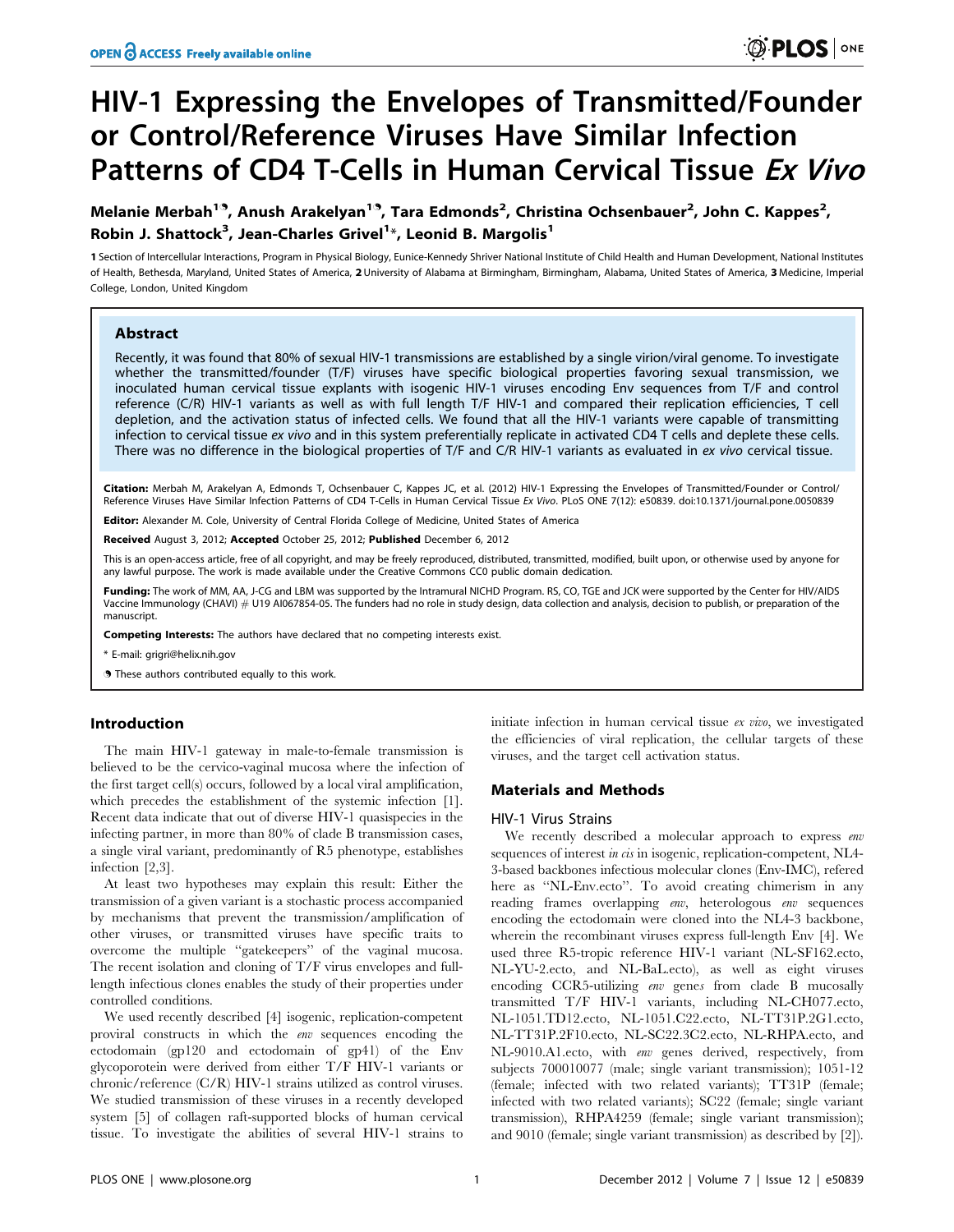In parallel, we employed the full-length IMC, CH077.t and RHPA.c, which represent the T/F viruses from subjects 700010077 and RHPA4259, respectively [6]. We have previously established that the cellular tropism of Env-IMC closely match that of their respective matched full-length IMC or isolates [6]. The R5-tropic HIV-1<sub>BaL</sub> (NIH AIDS Research & Reference Reagent Program, catalogue  $#510$ ), isolated from a chronically infected human infant lung, served as another control virus.

Virus stocks were prepared essentially as described [4,6]. Briefly, 293T cells were transfected with proviral DNA, medium was changed at 16 hours, and virus stocks harvested at 60 hours. HIV-1 BaL was grown in PBMC. All stocks were titered on TZM-bl cells, and infectious units (IU) per ml were determined by betagalactosidase staining for quality assurance. Viral stocks were directly used for inoculation of tissues.  $TCID_{50}$  on  $TZM$ -bl cells of the different viruses varied from  $1x10^7$  to  $4.5x10^7$  (for the C/R HIV-1 variants the range was from 2.5 to 4.0  $\times 10^7$  and for T/F HIV-1 variants it was from 1.0 to  $4.5x10<sup>7</sup>$ ). Such differences in TCID50 values measured in one system do not directly translate into consistent differences in virus replication capacity in another system, in this case in tissues from various donors [7]. Furthermore, the observed differences in  $TCID_{50}$  of different viruses are much less than the variability that is seen for replication of a given virus stock in tissues from different donors [5,8].

## Cervical Tissues

Tissues obtained from routine hysterectomy through the National Disease Research Interchange (Philadelphia, PA) were cultured and infected as previously described with slight modifications [5,9]. Briefly, mucosal epithelium and underlying stroma of both ecto- and endo-cervix were separated from muscular tissue, dissected into approximately 2-mm<sup>3</sup> blocks, and infected in 1.5mL conical tubes containing 16 tissue blocks per experimental condition and 0.5 mL of viral stock. After 2 hours of incubation at  $37^{\circ}$ C, tissue blocks were gently washed three times with phosphate-buffered saline (PBS), placed on top of a collagen sponge gel into a 12 well-plate (8 blocks/well) and cultured for 12 days, with a change of medium every third day. Thus in our cultures endo- and exo-cervical tissue blocks were mixed. To distinguish p24gag desorbed from viral inoculums (background) from p24 produced *de novo*, we inhibited the latter by  $5 \mu M$ Lamivudine (3TC), which was replenished at each medium change. Viral replication was evaluated by p24 release and flow cytometric analysis. We considered a virus to replicate in cervical explants if the cumulative production of p24 in media bathing infected tissues was at least 100 pg higher than the p24 production of the same tissue treated with 3TC.

#### Flow Cytometric Analysis

The 16 tissue blocks from each experimental condition were pooled and digested with a collagenase IV solution titered to spare cellular markers, i.e. diluted at 1.25mg/ml for the lots used in these experiments. Digestions were carried out at  $37^{\circ}$ C for 40 minutes in presence of DNAse I at 0.2 mg/ml [5]. Cells were washed, diluted in PBS, and strained through a  $70 \mu m$  mesh filter (Becton Dickinson, San Jose, CA, USA). The cells were stained with live/dead blue fixable stain for 15 minutes, washed and diluted in staining buffer (PBS, 2% normal mouse serum, 2% normal goat serum, 2% normal human serum) and stained with titered amounts of fluorescently labeled monoclonal antibodies. We used anti-CD3 eFluorNC 605 (eBioscence), anti-CD4 eFluorNC 650, CD8 eFluor 450, and CD25, CD38, CD69, CD95 and HLA-DR. The presence of HIV infected cells was determined by staining with a KC57 FITC labeled anti HIV-1 p24 antibody (Beckman Coulter, Miami, FL).

#### Statistical Analyses

Analyses were conducted using JMP 9.0 (SAS Institute, Cary, NC). Data were analyzed for normality using the Shapiro-Welsh test. When 3 or more groups were compared, we performed an ANOVA with the post-hoc correction of Tukey-kramer Honestly Significant Difference. When data were not normally distributed, we performed a non-parametric multiple comparison with Dunn's correction for joined ranks. The proportion of successful infection  $(>100 \text{ pg p24})$  in tissues infected with T/F or C/R viruses were compared using Fishers' exact test for two group comparisons or the likelihood ratio when successful infection proportions were compared across several groups. In several cases, for the reader's information, we present both mean  $\pm$  SEM and median with IQR. However, in cases of non-normal distribution of the variable, only the medians were used for statistical analysis.

#### Results

In an ex vivo cervical tissue system we analyzed biological properties of eight HIV-1 constructs that contained env sequences derived from mucosally transmitted T/F HIV-1 and three constructs that contained envelopes derived from control reference HIV-1 variant (C/R) viruses: NL-SF162.ecto, NL-YU-2.ecto, and NL-BaL.ecto. All env sequences were expressed in otherwise isogenic NL4-3-based backbones [4]. Also, in several experiments we used two full-length T/F viruses, CH077.t and RHPA.c [6]and the laboratory-adapted HIV-1<sub>BaL</sub> isolate, which we used as the reference. Earlier, we had shown that the HIV- $1_{\rm{BaL}}$  isolate and the Env-IMC cognate NL-BaL.ecto were similar in cellular tropism and virus replication in various primary target cells ([6] and unpublished]).

Cervical tissue blocks were inoculated with virus as described earlier [5] and infection was evaluated by determining the fraction of infected T cells as well as the amount of p24 released into the culture medium. Overall we performed experiments with cervical tissues from 37 donors. Each donor tissue was infected with at least one C/R virus and at least one T/F virus. According to our optimized protocol for cervical tissue infection, for any given virus stock, 16 tissue blocks per donor per condition have to be inoculated. The amount of cervical tissue obtained from individual donor did not allow for the infection of tissue from each donor with all the used viruses while keeping the number of replicates dictated by the protocol. Therefore, to increase the statistical power we pooled data from 58 infections with T/F HIV-1 variants and compared them with pooled data from 39 infections with C/R HIV-1 variants. In some experiments, we also compared the data for one T/F HIV-1 variant, NL-1051.TD12.ecto with the data for the control HIV-1 variant NL-SF162.ecto, but replicating in donor-matched cervical tissues.

In order to distinguish de novo HIV-1 production from the release of virus or free p24 merely adsorbed at inoculation, we treated infected tissues with the RT inhibitor 3TC. For reliably determining that the infection was productive, based on our prior experience, we defined infection to be productive if the difference between the total amount of p24 released into the medium by inoculated tissue exceeds that of the matched 3TC- treated one by at least 100 pg. Using this criterion, there were no significant differences between the fractions of tissues that supported productive infection with C/R Env-IMC, T/F Env-IMC, and T/F full length viruses (66.67%, 41.18%, and 45.45%, respectively, likelihood ratio  $p = 0.39$ ).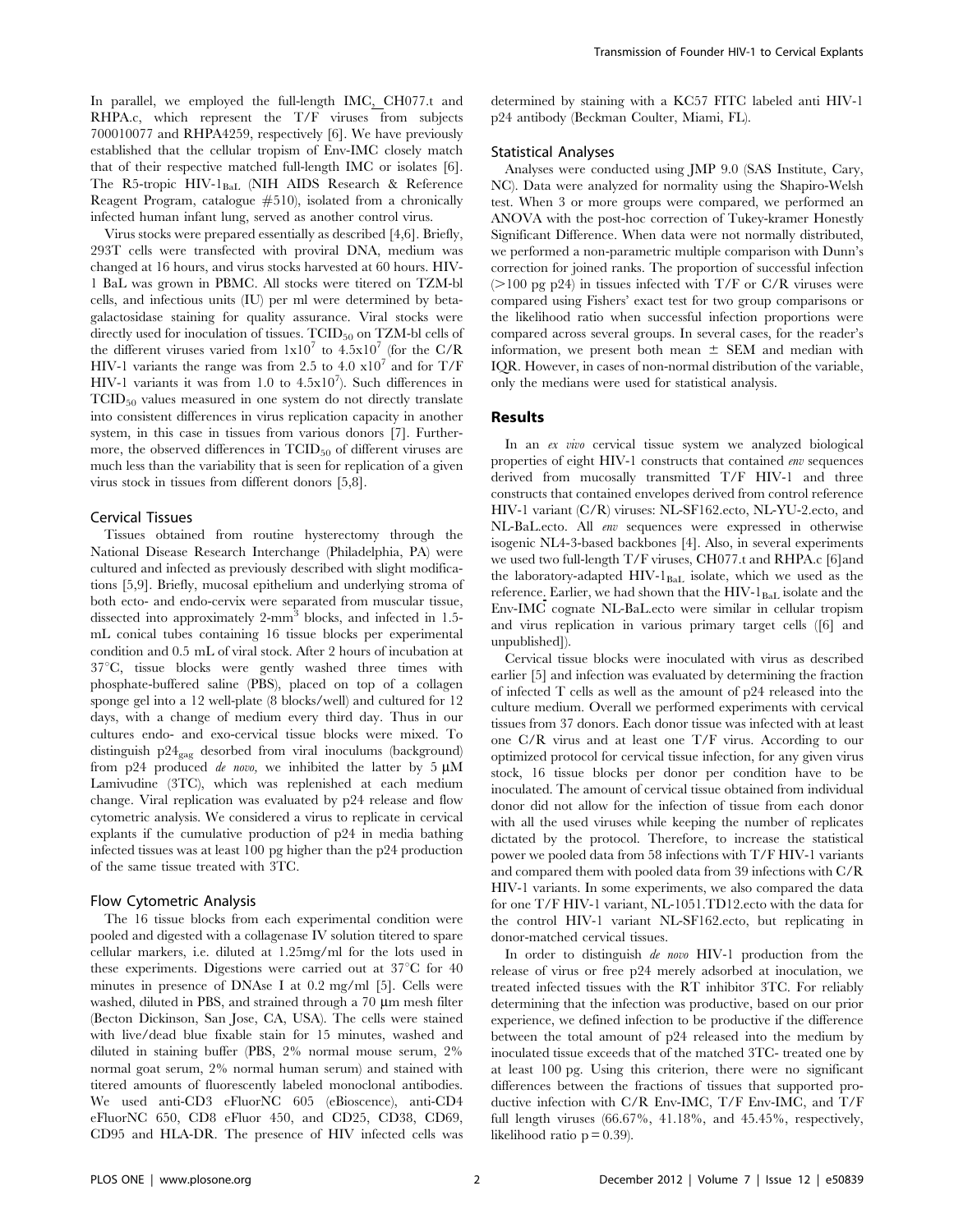The absolute amount of the p24 released from HIV-1 infected tissue varied from donor to donor similar to what was reported previously for several other explant systems [5,8]. The cumulative  $p24$  tissue production ([p24] in untreated  $-$  [p24] in 3TC-treated) from C/R virus infections, was on average (mean)  $3804 \pm 667$ pg/ ml (median 4950 pg/ml, IQR [549, 6973], n = 23) whereas for T/ F HIV-1 variants, the average cumulative p24 production was  $2566 \pm 468$ pg/ml (median 892 pg/ml, IQR [325, 3350], n = 30). There were no statistically significant differences between the average cumulative amounts of p24 produced in tissues infected by either of these viruses ( $p = 0.058$ ,  $n = 23$  and  $n = 30$  respectively) (Fig. 1).

Because of the high adsorption of some of the viruses in the tissues, in some experiments this high background may obscure the actual viral production. Therefore, for further analysis, we evaluated HIV-1 tissue infection by enumerating CD4 T cells positive for intracellular p24 by flow cytometry. At 12 or 15 days post-infection, the tissues were digested and stained for intracellular p24. We detected p24-expressing cells in tissues following exposure to all the tested HIV-1 variants (Fig. 1). To avoid the exclusion of CD4 T cells that may have down-regulated CD4 expression as a result of HIV-1 infection, we defined CD4 T cells as  $CD8$ <sup>- $CD3$ <sup>+</sup> cells [9].</sup>

Initially, we inoculated tissue from three donors in parallel with the T/F variant NL-1051.TD12.ecto and the C/R variant NL-SF162.ecto. We found no statistical difference between the fractions of CD4 T cells infected by these viruses (respectively 14.12 $\pm$ 4% and 17.74 $\pm$ 5.9%, n = 3, p = 0.74). Neither were there statistically significant differences  $(p = 0.08)$  between the fractions of  $p24$  expressing CD4 T cells in the group of tissues infected with the C/R HIV-1 as compared to the group of tissues infected with T/F HIV-1. On average, the p24+ CD4 T cell fraction in C/ R HIV-1 infected tissues constituted  $12.6 \pm 1.5\%$  (median 12.6%, IOR  $[7.61\% -17.1\%]$  n = 19) of total CD4 T cells, while in tissues infected with  $T/F$  viruses this fraction constituted  $8.25 \pm 2.6\%$ (median 3.76%, IQR  $[0.96\% - 15.8\%]$ , n = 14) (Fig. 1).

Next, we estimated the depletion of CD4 T cells by comparing the ratio of  $CD8^+$  to  $CD4^+$  T cells (i.e.  $CD8^-CD3^+$ ) in infected and uninfected controls [5,8,10]. To pool data obtained from different donors, we normalized the data by expressing the CD4/ CD8 ratio in infected tissue as a percent of the same ratio in matched uninfected controls [5,8,10]. Infection with C/R viruses and T/F viruses resulted in the significant depletion of tissue CD4 T cells.

First, we compared CD4 T cell depletion in donor-matched cervical tissues infected with the T/F HIV-1 NL-1051.TD12.ecto to that infected with a control C/R HIV-1 variant NL-SF162.ecto. There was no statistical difference between the CD4 T cell depletion by these viruses (respectively  $27.86 \pm 28.6\%$  and  $57.07 \pm 13.8\%$ , n = 4, p = 0.67).

Next, we pooled data for all of the T/F and C/R HIV-1 variants used in the current study. These viruses respectively depleted  $42.9 \pm 6.0\%$  (median 35.26%, IQR [27.1%–61.7%],  $n = 19$ ,  $p < 0.0001$  and  $20.9 \pm 8.9$ % (median 27.32% IQR [3.01%–45.65%], n = 14, p = 0.025) of CD4 T cells. Thus, the depletion of CD4 T cells in tissues infected with these two types of HIV-1 variants was not different  $(p = 0.08)$  (Fig. 2). CD4 T cell depletion positively correlated with the proportion of infected cells in the remaining CD4 T cells as measured by flow cytometry (Spearman  $\rho = 0.5642$ ,  $p < 0.0001$ ,  $n = 34$ ). In tissues treated with 3TC, HIV-1 inoculation did not result in cell depletion: the fraction of CD4 T cells in such tissues was not statistically different from that in donor-matched uninfected tissues ( $n = 32$ ,  $p > 0.5$ ).

Finally, we compared activation status of CD4 T cells (Fig. 3) as evaluated by the expression of the following activation markers: CD25, CD38, CD69, CD95, and HLA-DR. In uninfected tissues these markers were respectively expressed by  $11.21 \pm 1.96\%$ ,  $29.11 \pm 4.3\%$ ,  $77.35 \pm 5.08\%$ ,  $73.12 \pm 8.81\%$ , and  $7.07 \pm 1.29\%$  of CD4 T cells  $(n = 24)$ .

As with the data regarding HIV-1 infection and CD4 T cell depletion we first compared activation of T cells by their expression of CD25, CD38, and HLA-DR in donor-matched tissues infected with a T/F HIV-1 construct, NL-1051.TD12.ecto and a control C/R HIV-1 variant, NL-SF162.ecto. We found that CD25, CD38, and HLA-DR expression by  $p24^+$  CD4 T cells did not differ in tissues infected by these respective viruses. CD25 was expressed on respectively  $20\pm10\%$  and  $22\pm9.7\%$  (n = 3, p = 0.72) of cells infected by the HIV-1 variant NL-1051.TD12.ecto and the HIV-1 variant NL-SF162.ecto. For CD38, these fractions constituted respectively  $33.4 \pm 10.7\%$  and  $40.4 \pm 10.3\%$  (n = 3,  $p = 0.72$ , while for HLA-DR, these fractions were  $6.03 \pm 2.5$ % and  $8.75\pm3.8\%$  (n = 3, p = 0.38), respectively. These results were confirmed when we analyzed the expression of activation markers in the group of tissues infected with T/F HIV-1 variants as compared to the group infected with C/R HIV-1 variants. In tissues infected with C/R HIV-1 variants, CD25, CD38, CD69, CD95, and HLA-DR were respectively expressed by  $15.03\pm2.67\%$ ,  $24.27\pm4.25\%$ ,  $78.17\pm2.77\%$ ,  $80.15\pm9.14\%$ , and  $7.61\pm1.58\%$  of the p24<sup>+</sup> CD4 T cells. In tissues infected with T/F viruses, these markers were expressed by  $17.44 \pm 3.57\%$ ,  $28.39\pm5.26\%$ ,  $75.04\pm4.83\%$ ,  $80.16\pm12.12\%$ , and  $5.8\pm1.58\%$  of  $p24$ <sup>+</sup> CD4 T cells.

In order to distinguish the effects of viral infection from the normal variation of marker expression between donor tissues, for each matched tissue, we calculated the level of expression in infected  $(p24^+)$  CD4 T cells as the percent of the level of expression in the matched non–infected tissue. This analysis revealed that, in tissues infected with C/R viruses,  $140 \pm 11.7\%$  (median 127.23%, IQR  $[100.8\%, 174.4\%]$ , n = 17, p = 0.004) of HIV-1–infected CD4 T cells expressed CD25 compared to those in control uninfected tissues. Similarly, larger fractions of HIV infected T cells expressed the activation markers CD38, CD95 and HLA-DR: respectively  $153\pm31.2\%$  (n = 17, p = 0.0253),  $123\pm14.2\%$  $(n = 9, p = 0.012)$  and  $203 \pm 33.72\%$   $(n = 17, p = 0.003)$  relative to these fractions in donor matched control tissues. In contrast, there was no difference between CD69-expression in HIV-1 infected CD4 T cells as compared to cells in uninfected control tissues  $(n = 9, p = 0.055)$ . In tissues infected with T/F viruses, our analysis revealed that the fraction of HIV-infected CD4 T cells was enriched in cells expressing CD38 and HLA-DR ( $p = 0.007$ ), but not CD25, CD69, or CD95 (p $>0.28$ ). HIV-1–infected T cells expressing CD38 and HLA-DR constituted, respectively  $161 \pm 20.9\%$  (median 144.23%, IQR [121.8%, 211.5%], n = 11,  $p = 0.0068$ ) and  $277.79 \pm 85.17$ % (median 191.21%, IQR [95.5%, 348.57%],  $n = 11$ ,  $p = 0.0244$  of the number CD4 T cells expressing these markers in control tissues. In tissues inoculated either with T/F or C/R HIV-1 variants and treated with 3TC, there was no increase in the fractions of CD4 T cells expressing activation markers compared to donor-matched control tissues  $(p=0.074, p=0.91)$ . Infection by both C/R and T/F HIV-1 variants resulted in activation of not only productively infected  $(p24^+)$  but also of uninfected  $(p24^-)$  bystander CD4 T cells, as shown by the higher expression of some of the tested markers by the latter cells compared to their expression by CD4 T cells in uninfected tissues. This difference reached statistical significance for CD25. However, this activation of uninfected bystander CD4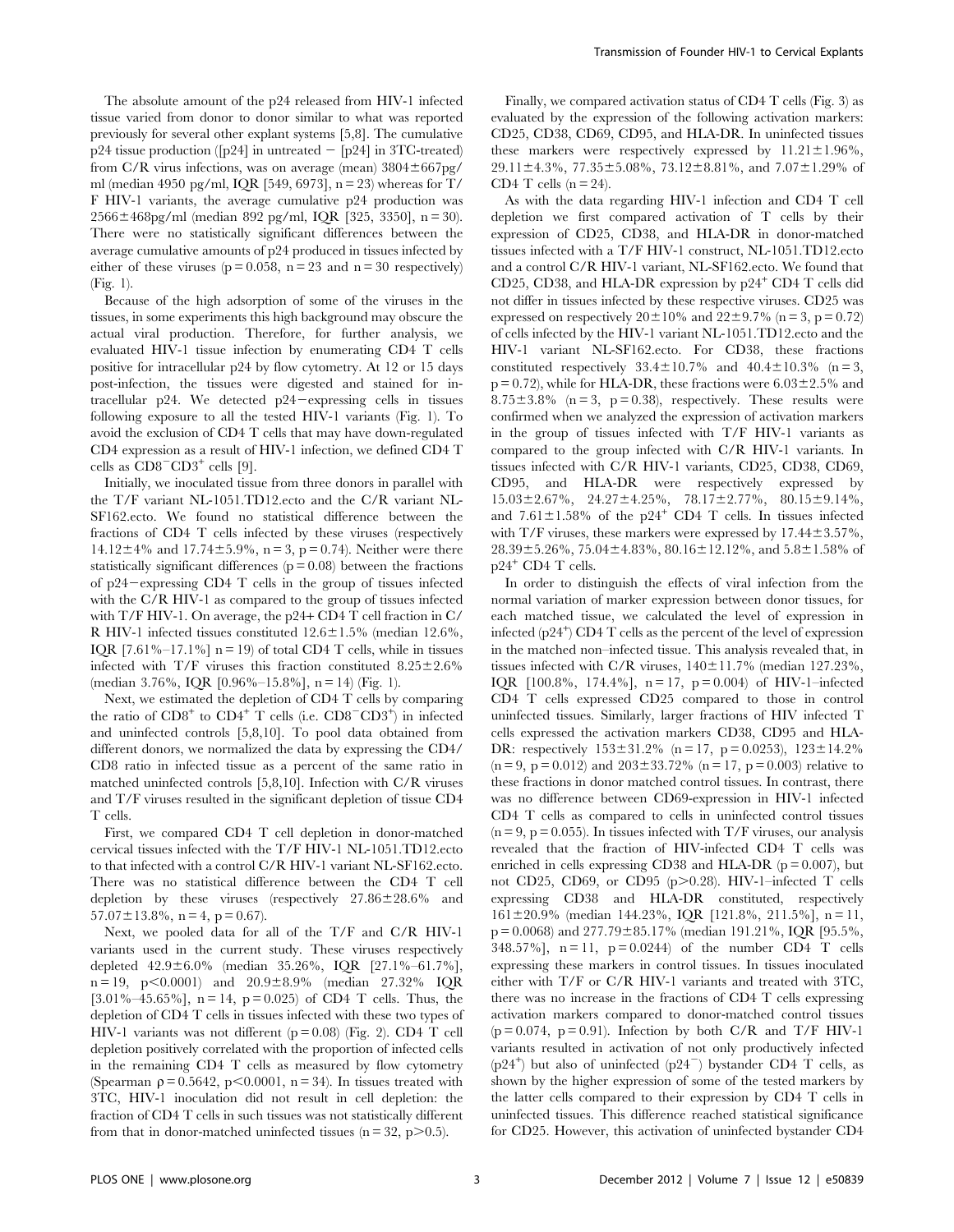

Figure 1. Replication of various C/R and T/F HIV-1 variants in human cervical tissue ex vivo. Donor-matched human cervical tissue blocks were infected ex-vivo with C/R and T/F viruses in presence or absence of 3TC. Culture media were collected every 3 days up to day 12 and the amount of p24 was measured. In addition, 12 days post infection, the tissues were enzymatically digested and their cells were analyzed by polychromatic flow cytometry. T cells were identified by side-scatter and staining for CD3. The CD4 T cell subset was defined as CD8– T cells since the down-regulation of CD4 in HIV-1 infected cells precludes use of staining for CD4. CD4 T cell, which were infected with HIV-1 were revealed by staining for p24.(a) For each virus, cumulative values for the net p24 production ([p24] in untreated - [p24] in 3TC-treated donor-matched tissues) were computed and plotted as box plots (median, 25<sup>th</sup> and 75<sup>th</sup> percentiles, and range) on a log scale (left Y-axis; empty boxes; C/R virus: n = 23; T/F viruses: n = 30). The fractions of  $p24^+$  positive cells among CD8<sup>-</sup>CD3<sup>+</sup> cells were plotted on a linear axis (right Y-axis; filled boxes; n = 19, and n = 14, respectively) (b). Bivariate plots showing p24 and CD8 staining in T cells; the values represent the fraction of CD8<sup>-</sup>CD3<sup>+</sup> cells expressing p24 as defined by the plotted gate. Plots illustrate a representative experiment. doi:10.1371/journal.pone.0050839.g001

T cells was not different in tissues infected by T/F or C/R HIV-1 variants  $(p>0.77)$ .

Thus, in tissues infected either with C/R or T/F HIV-1 variants, the fraction of activated CD4 T cells, either infected or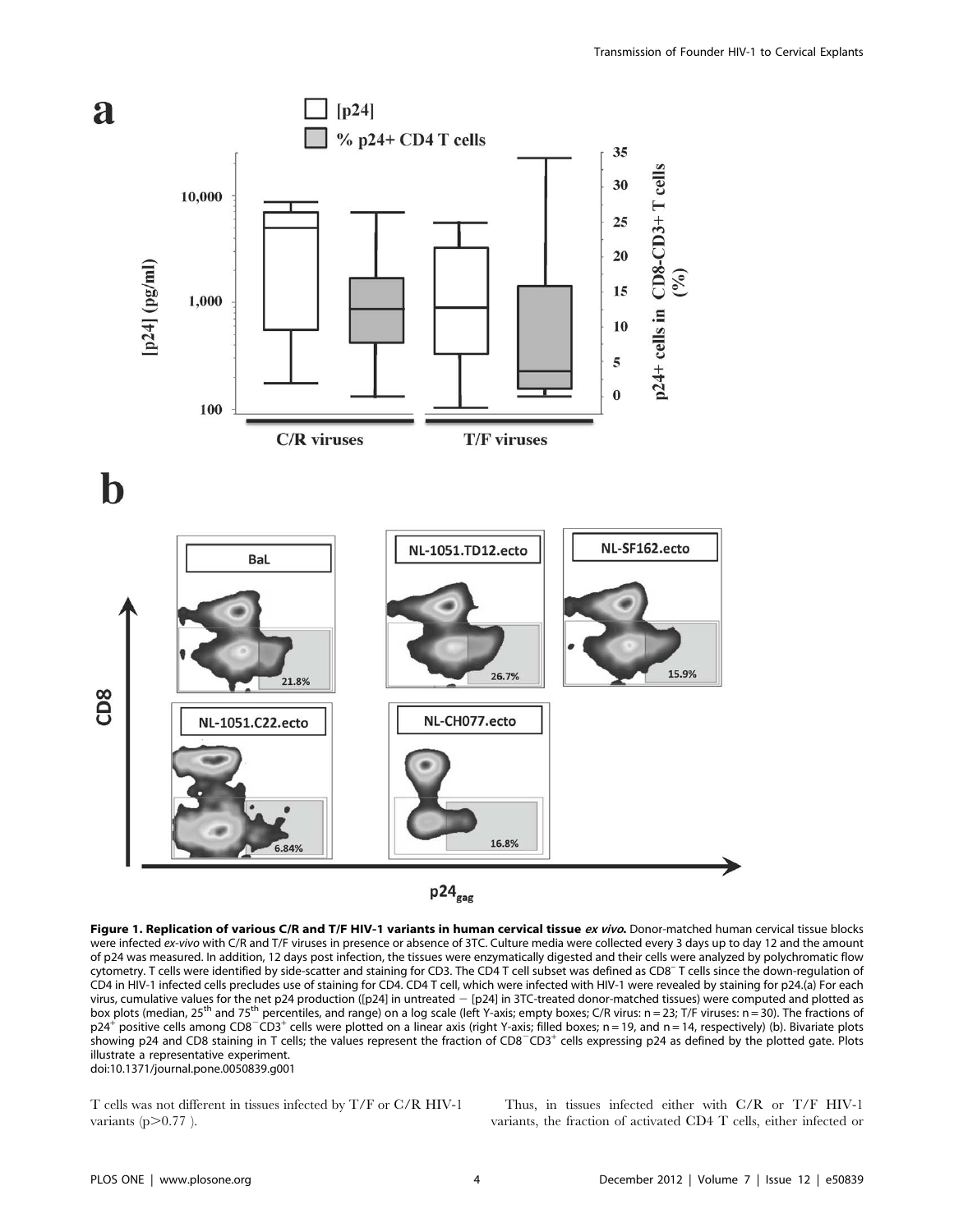

Figure 2. CD4 T cell depletion in C/R and T/F HIV-1 variants infected human cervical tissue ex vivo. Blocks of human cervical tissue were infected with C/R or T/F viruses, and cultured ex vivo. 12 days post infection, the tissues were enzymatically digested and their cells were analyzed by polychromatic flow cytometry. T cells were identified by staining for CD3 and side-scatter. In this subset CD4 and CD8 were identified. The depletion of CD4 T cells was estimated by comparing the ratio of  $CDB^+$  to  $CDA^+$  (CD8<sup>-</sup>) T cells in infected and uninfected controls, and expressing this ratio in infected tissue as a percent of the same ratio in matched uninfected control. Data showing individual experiments and summary box plots for n = 19 and n = 14 (median, 25<sup>th</sup> and 75<sup>th</sup> percentiles, and range of CD4/CD8 ratios in tissues infected with C/R viruses (empty boxes) and in tissues infected with T/F viruses, (filled boxes) are presented. doi:10.1371/journal.pone.0050839.g002

bystander, was larger than the fraction of activated CD4 T cells in matched uninfected tissues. In general more CD4 T cells infected with C/R or T/F viruses are activated than CD4 T cells in matched uninfected tissues. However, there was no statistical difference between the numbers of CD4 T cells infected with C/R and T/F HIV-1 expressing any of the studied activation markers  $(p>0.09)$ .

# **Discussion**

It was observed more than a decade ago that not all HIV-1 variants are capable of establishing new infection upon transmission: while both CCR5- tropic (R5) and CXCR4-tropic (X4) HIV-1 variants are present in various body fluids, only R5 viruses are apparently transmitted and dominate the early stages of HIV-1 disease [11]. Such precision suggests the existence of an effective barriers ("gatekeepers") that selects R5 over X4 HIV-1 transmission [12].

Recently, the effectiveness of the gatekeeping mechanisms that select transmitted viruses among R5 HIV-1 variants has been highlighted: Application of single genome amplification in samples collected shortly after HIV infection, unequivocally demonstrated that, only one or at most few HIV particles initiate the infection in the course of sexual transmission [13]. However, which viral properties are essential for transmission remains unclear. We recently reported on the generation of 10 Clade B T/F infectious molecular clones [6] and showed that these T/F HIV-1 variants, including some used here, are macrophage-tropic but display generally low but measurable monocyte-derived macrophage replicative capacity, as defined by [14]. While these T/F viruses share this phenotype with other ''low'' macrophage-tropic R5 variants like HIV-1 JRCSF, they differ from widely used reference viruses, including BaL, YU-2 and SF162, which are prototypic macrophage-tropic with very high macrophage replicative capacity. This finding highlights that in order to gain a better understanding of mechanisms involved in mucosal transmission, it is important to test the most relevant virus strains in the most physiological model systems. Here, we attempted to investigate biological properties of T/F HIV-1 variants by studying their transmission to cervical tissue ex vivo. This ex vivo system is closer to the situation in vivo than single-cell cultures, as the integral structure of cervical tissue and presumably many aspects of cellcell interactions are preserved.

In this study we focused predominantly on the envelopes of  $T/F$ HIV-1 that were expressed in a pNL4-3 backbone. Specifically, we expressed full-length env genes in this backbone in which the heterologous env sequence (either T/F or control) comprised gp120 and the external portion of gp41. In several experiments we also used full-length T/F HIV-1 (molecular clones). We infected tissues by inoculating them with equal volumes of viral stocks, whereby the  $TCID_{50}$  varied between different stocks by approximately four-fold, although this variation did not correlate with whether a stock was from a T/F or C/R HIV-1 variant. However, the TCID50 evaluated in one system (TZM-bl) cannot be directly translated into another system, but serves merely as a measure of reference. Moreover, a virus stock with a higher  $TCID_{50}$  evaluated in a cell line may replicate less efficiently in tissues than a virus stock with a lower TCID<sub>50</sub> [7]. Nevertheless, measuring  $TCID_{50}$ in cervical tissue is impractical due to the limitations in the amount of tissue obtainable from one donor and to the variability between the donors. Furthermore, we have observed that the normal variability in replication of a given virus in tissues from different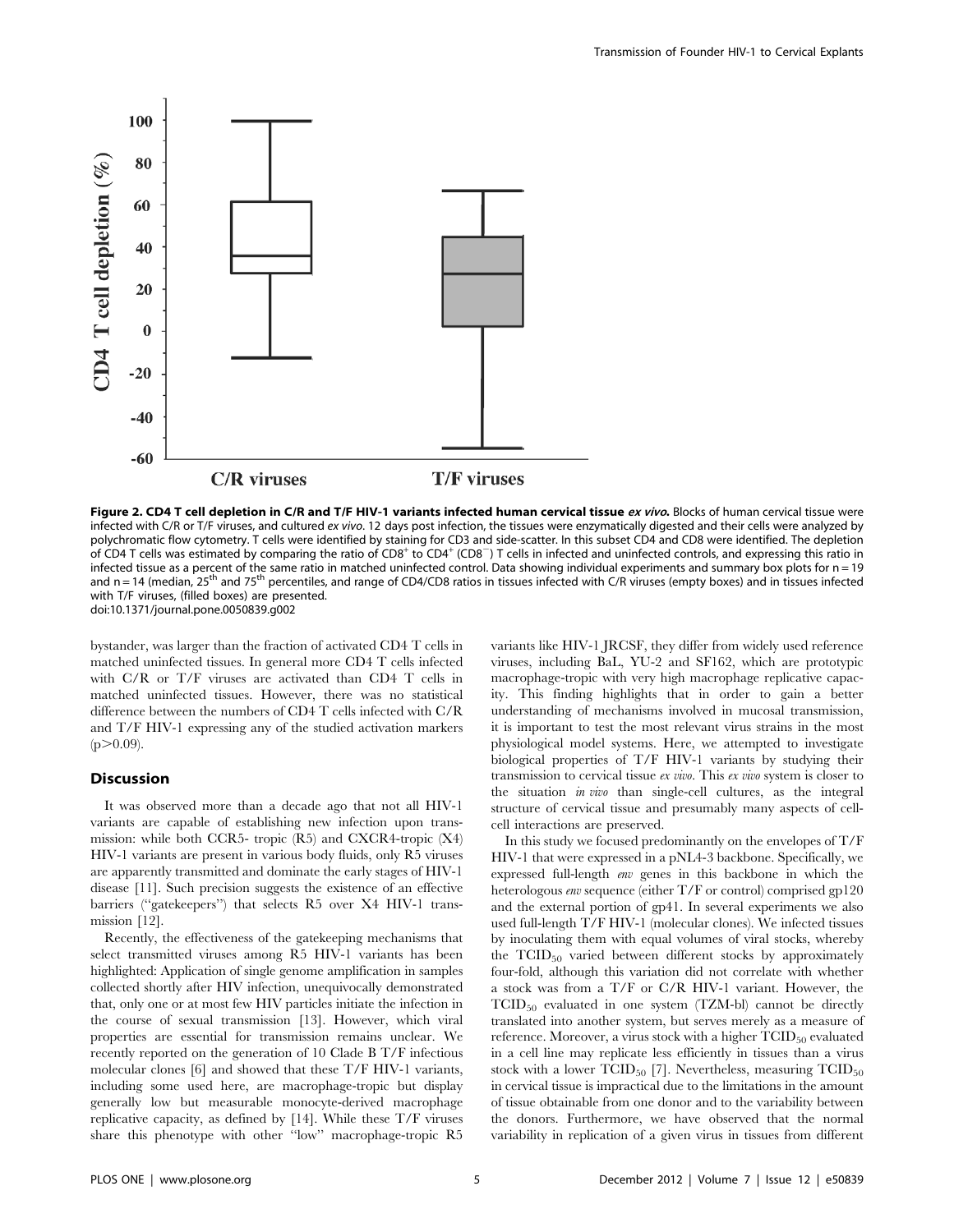

Figure 3. CD4 T cell activation in C/R and T/F HIV-1 variants infected human cervical tissue ex vivo. Blocks of human cervical tissue were infected with C/R and T/F viruses and cultured ex vivo. 12 days post infection, the tissues were enzymatically digested and their cells were analyzed by polychromatic flow cytometry. Cells were stained for T cell markers CD3, CD4 and CD8 as well as for the activation markers CD25, CD38, CD69, CD95, and HLA-DR. Infected cells were identified with intracellular staining for HIV-1 p24. The fraction of infected (p24<sup>+</sup> ) CD4 T cells expressing a given activation marker was expressed as % of the fraction of T cells expressing the same marker in matched uninfected control tissue. Data showing individual experiments and summary box plots for  $n = 9$  to 17 (median, 25<sup>th</sup> and 75<sup>th</sup> percentiles, and range) of activation marker expression in tissues infected with C/R viruses (empty boxes) and in tissues infected with T/F viruses (filled boxes) are presented. doi:10.1371/journal.pone.0050839.g003

donors is higher than four-fold. To avoid a possible bias we pooled data on replication of T/F HIV-1 variants in numerous donor tissues. We also pooled data for the C/R HIV-1 variants. In addition, we chose two individual constructs, one T/F (NL-1051.TD12.ecto), one C/R (NL-SF162.ecto), isogenic except for their env sequences, to compare in detail their infection in three donor-matched cervical tissues. While availability of sufficient numbers and amounts of donor tissue limits the scope of our study, we nevertheless believe such studies to be relevant and informative.

Ideally, the biological properties of the T/F envelopes that have been transmitted from a male donor to a recipient should be compared with the non-transmitted envelopes of HIV-1 variants present in the semen of the same donor at the time of transmission. However, the cohorts from which the studied infectious molecular clones of T/F variants have been derived do not include sexual partners (donors) of the recipients of the T/F HIV-1. Therefore, we studied the biological properties of the HIV-1 variants with T/ F Env alongside with the molecular clones with HIV-1 envelopes of widely utilized control reference viruses, as well as the cognate isolates themselves, taken from different biological compartments:  $HIV-1_{BaL}$  (isolated from lung), and  $HIV-1_{SF162}$  (isolated from cerebrospinal fluid). We argued that the use of these C/R laboratory-adapted HIV-1 variants as controls should maximize the chance of detecting unique phenotypic characteristics of T/F viruses. Nevertheless, our study did not reveal striking differences between C/R and T/F HIV-1 envelopes in infection of cervical tissue that pointed towards a T/F phenotype related gatekeeping mechanism(s).

Although the rate of HIV-1 transmission ex vivo is much higher than that in vivo, not every cervical tissue inoculated with HIV-1 supported productive infection. Why some cervical tissues were not infected by HIV-1 remains to be studied and may be related to the stage of menstrual cycle at which they were isolated [G. Poli, personal communication] and/or the expression of innate restriction factors. Whichever the gatekeeping mechanisms that protect the tissues from infection are, the rates of transmission of C/R and T/F HIV-1 variants were not different in our model system.

Using p24 release into the culture medium as a read-out, some tissues may support replication of HIV-1 at a level that we did not consider reliably indicative of de novo virus production since the p24 amount measured may merely represent a slow release of virions adsorbed during inoculation. To exclude these tissues from further analysis, we established a formal criterion: tissue was considered to support productive HIV-1 infection if the amount of the released virus exceeded the amount of the released adsorbed virus by 100 pg. Although this criterion is somewhat arbitrary, in our experience the total amount of cumulative production of virus over 12 days of culture should be not lower than this amount. To determine the cumulative de novo production, we blocked HIV-1 infection with the NRTI 3TC and measured the amount of virus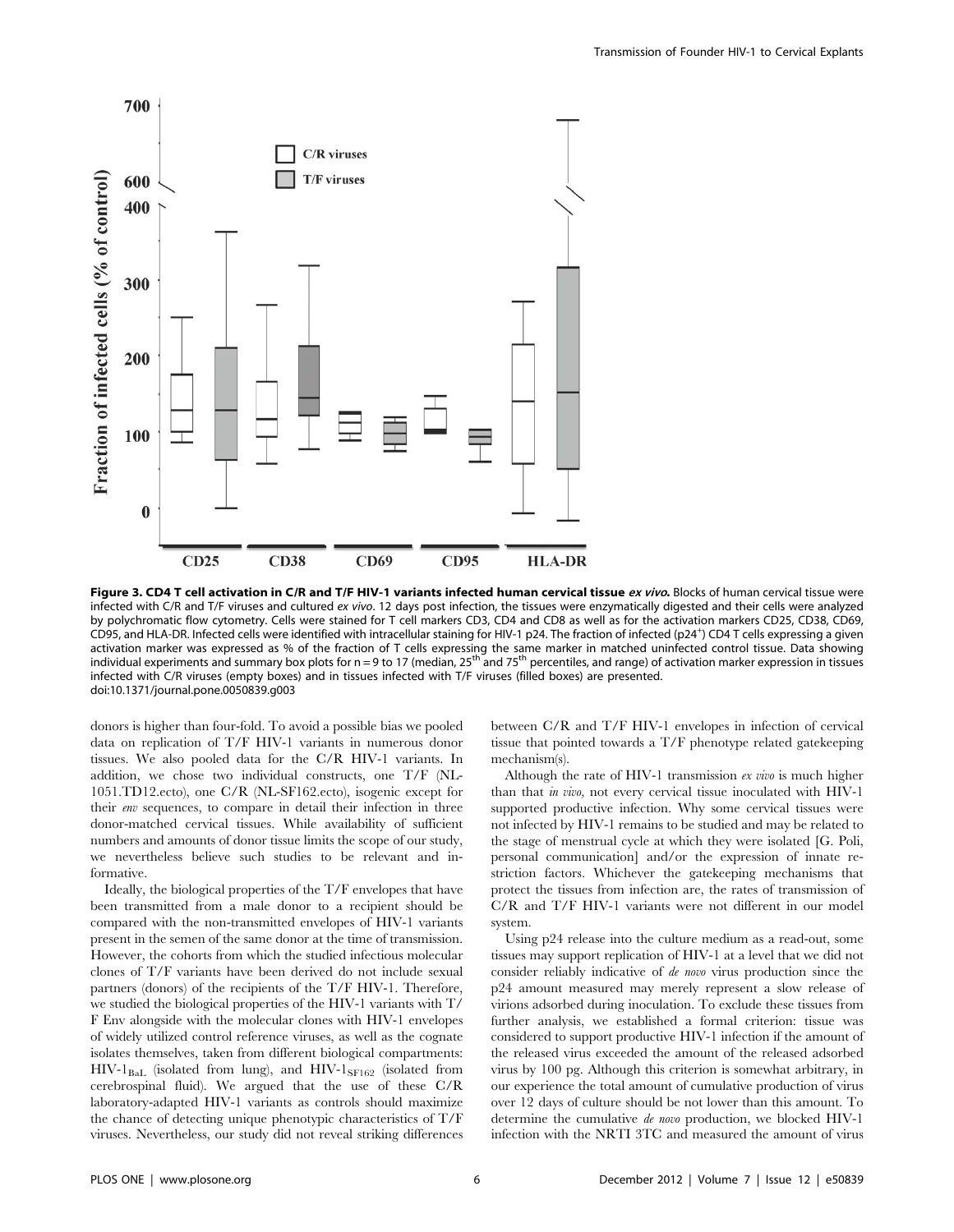released. The amount of 3TC we applied seems to block HIV-1 infection, as neither CD4 T cell depletion nor CD4 T cell activation were observed in these tissues.

In tissues that were productively infected we evaluated the efficiency of this infection by measuring the release of p24 in the culture medium and by enumerating  $p24^+$  CD4 T cells with flow cytometry. By both these criteria there were no statistically significant differences between tissues inoculated with C/R and T/F HIV-1 variants.

T cell depletion is a hallmark of HIV-1 infection. All HIV-1 variants employed here significantly deplete cervical tissue of CD4 T cells, and with similar efficiency. As expected the magnitude of T cell depletion is proportional to the efficiency of infection, in our case to the number of infected cells in the tissue. Neither when we compared CD4 T cell depletion in NL-SF162.ecto– and NL-1051.TD12.ecto–infected donor matched tissues, nor when we compared all T/F and C/R HIV-1 variants as groups, were there statistically significant differences.

It is known that activated CD4 T cells preferentially support productive HIV-1 infection and that HIV-1 infection may activate bystander cells [15]. This was confirmed in this study: there were more activated cells (as evaluated by the expression of various activation markers) among HIV-1 infected T cells than in controls. Both T/F and C/R HIV-1 variants replicated predominantly in these activated cells. And again, neither when we compared CD4 T cell activation in NL-SF162 ecto– and NL-1051.TD12.ecto– infected donor matched tissues, nor when we compared all T/F and C/R HIV-1 variants, was there a general difference in CD4 T cell activation.

Thus, the biological properties of T/F and C/R HIV-1 variants as revealed in their infection of cervical tissues ex vivo were similar. Obviously, it is possible that the subtle differences between the T/ F and C/R HIV-1 variants are not revealed in ex vivo tissues, which, although closer to the *in vivo* situation than isolated cell cultures may fail to reflect important systemic factors such as recruitment of new cells to the site of infection, cell trafficking to the draining lymph nodes, etc. Moreover, unlike in vivo, the tissue is not polarized and thus the inner cells are not protected by the epithelial layer, although according to some studies HIV-1 is transmitted directly to cell targets in the inner layers through lesions in the epithelium [16]. If this is the case, our tissue model faithfully represents the in vivo situation.

In this study we focused on the infection of cervical T cells, which have also been reported to be the earliest detectable infected cells in human genital mucosa ex-vivo [17]. However, according to some reports dendritic cells (DCs) and macrophages also may play an important role in the early events of HIV infection. Unlike

#### References

- 1. Miller CJ, Li Q, Abel K, Kim EY, Ma ZM, et al. (2005) Propagation and dissemination of infection after vaginal transmission of simian immunodeficiency virus. J Virol 79: 9217–9227.
- 2. Keele BF, Giorgi EE, Salazar-Gonzalez JF, Decker JM, Pham KT, et al. (2008) Identification and characterization of transmitted and early founder virus envelopes in primary HIV-1 infection. Proc Natl Acad Sci U S A 105: 7552– 7557.
- 3. Salazar-Gonzalez JF, Bailes E, Pham KT, Salazar MG, Guffey MB, et al. (2008) Deciphering human immunodeficiency virus type 1 transmission and early envelope diversification by single-genome amplification and sequencing. J Virol 82: 3952–3970.
- 4. Edmonds TG, Ding H, Yuan X, Wei Q, Smith KS, et al. (2010) Replication competent molecular clones of HIV-1 expressing Renilla luciferase facilitate the analysis of antibody inhibition in PBMC. Virology.
- 5. Saba E, Grivel JC, Vanpouille C, Brichacek B, Fitzgerald W, et al. (2010) HIV-1 sexual transmission: early events of HIV-1 infection of human cervico-vaginal tissue in an optimized ex vivo model. Mucosal Immunol 3: 280–290.
- 6. Ochsenbauer C, Edmonds TG, Ding H, Keele BF, Decker J, et al. (2012) Generation of transmitted/founder HIV-1 infectious molecular clones and

intestinal macrophages, genital mucosal macrophages are permissive to HIV-1 productive infection [18] and are thought to play a role in the early events of HIV transmission [19]. In the vagina, the initial infection is established in the outer epithelium where intraepithelial T cells bind and take up HIV-1 independently of Langerhans cells [20]. The latter, while they remain nonproductively infected, can mediate the infection of T cells [21]. Simillarly, DCs that have captured HIV-1 through their sugar binding receptors [22] can transfer the virus through viral synapses [23], to remote CD4 T cells [24–26]. Nevertheless, a direct evidence for the implication of mucosal dendritic cells in the transmission of HIV-1 in vivo is still lacking. Moreover, in the studies of SIV transmission to non-human primates it was shown that the predominant primary HIV-1 targets are T lymphocytes [1,27]. These cells express high levels of CD4 and CCR5 and are depleted in the vagina of infected animals [28].

While our data did not reveal differences in the infection patterns of T cells between T/F and C/R HIV-1 variants, it is conceivable that some minor subpopulations of tissue cells, may be differentially infected by these two groups of viruses but produce too a small quantity of p24 to affect the bulk production of T cells and thus to be noticed. Nevertheless, taking into account all the above reservations regarding our experimental system, our data did not reveal any particular features of T/F HIV-1 variants that made them strikingly different from the reference HIV-1 variants used in the current experiments.

For ultimate determination of whether there are HIV-1 quasispecies that preferentially overcome HIV gatekeeper mechanisms or whether HIV-1 particles are transmitted stochastically, further studies utilizing pairs of transmitted and nontransmitted HIV-1 variants from the same host are necessary. Results from a recent transmission pair study [29] indicate argued that HIV-1 transmission is not solely stochastic, but there are sequences that seem to be transmitted preferentially. In contrast, in a recent in vitro study [30] no differences were found between T/F and C/R HIV-1 in their transmission efficiency across cervical tissue or in the genetic diversity of these viruses before and after transmission. More studies are needed to understand the biological propertied of HIV-1 variants that transmit infection.

#### Author Contributions

Conceived and designed the experiments: JCG LM RJS JCK CO. Performed the experiments: MM AA JCG. Analyzed the data: JCG MM LM AA. Contributed reagents/materials/analysis tools: CO JCK TGE. Wrote the paper: JCG LM TGE RJS JCK CO AA MM.

characterization of their replication capacity in CD4 T lymphocytes and monocyte-derived macrophages. Journal of virology 86: 2715–2728.

- 7. Karlsson I, Grivel JC, Chen SS, Karlsson A, Albert J, et al. (2005) Differential pathogenesis of primary CCR5-using human immunodeficiency virus type 1 isolates in ex vivo human lymphoid tissue. J Virol 79: 11151–11160.
- 8. Grivel JC, Elliott J, Lisco A, Biancotto A, Condack C, et al. (2007) HIV-1 pathogenesis differs in rectosigmoid and tonsillar tissues infected ex vivo with CCR5- and CXCR4-tropic HIV-1. Aids 21: 1263–1272.
- 9. Grivel JC, Margolis L (2009) Use of human tissue explants to study human infectious agents. Nat Protoc 4: 256–269.
- 10. Grivel J-C, Margolis LB (1999) CCR5- and CXCR4-tropic HIV-1 are equally cytopathic for their T-cell targets in human lymphoid tissue. Nature Medicine 5: 344–346.
- 11. Moore JP, Kitchen SG, Pugach P, Zack JA (2004) The CCR5 and CXCR4 coreceptors–central to understanding the transmission and pathogenesis of human immunodeficiency virus type 1 infection. AIDS Res Hum Retroviruses 20: 111–126.
- 12. Margolis L, Shattock R (2006) Selective transmission of CCR5-utilizing HIV-1: the 'gatekeeper' problem resolved? Nat Rev Microbiol 4: 312–317.